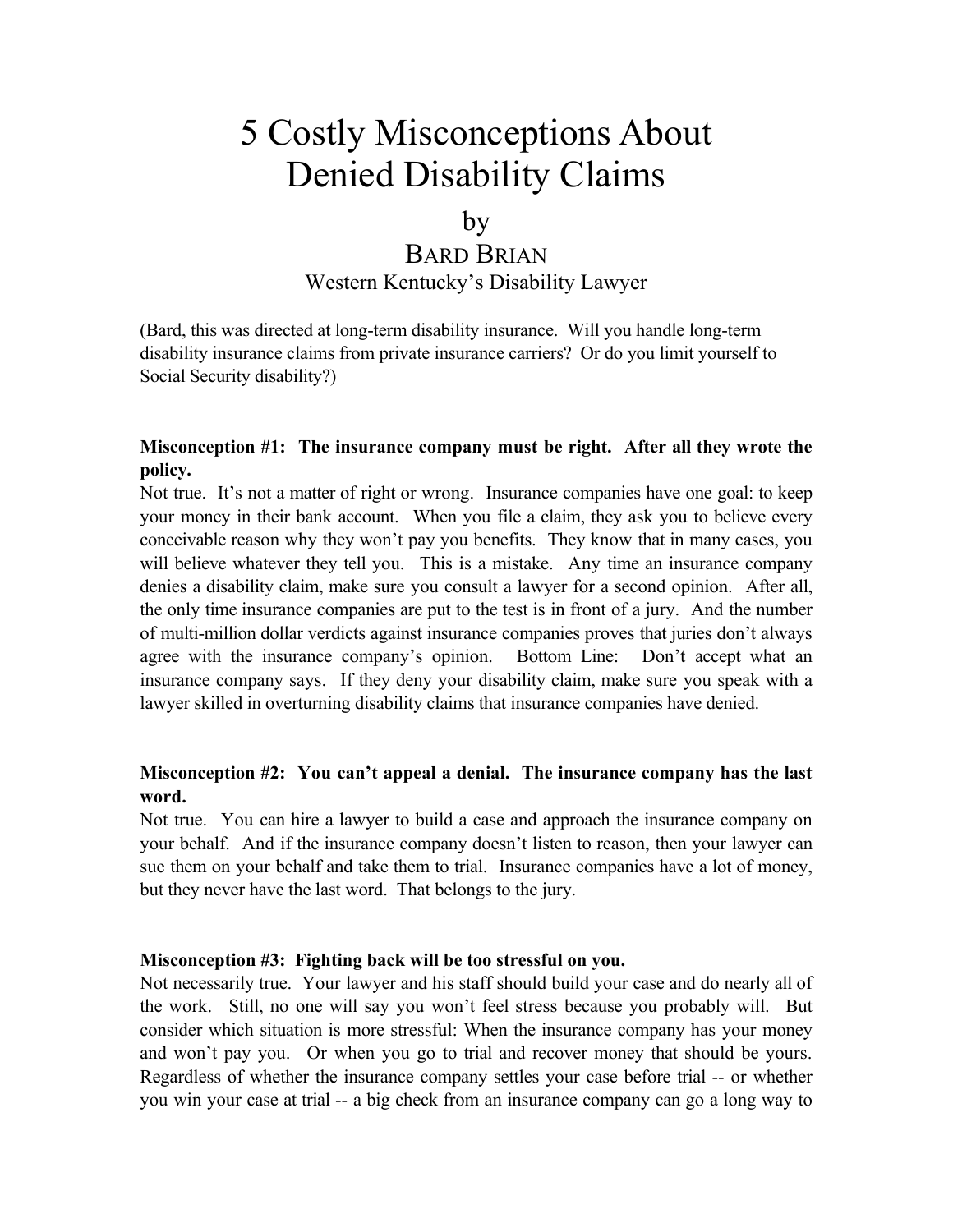reducing your stress.

#### **Misconception #4: You can't win even when you do fight back. The insurance company is just too big.**

Not true. Skilled plaintiffs' lawyers know how to get money from insurance companies. Policy-holders and their lawyers win cases against insurance companies every day of the week. Whether you win depends on the facts in your case and the contents of your disability insurance policy. Not surprisingly, insurance companies always interpret the facts in their favor. Your lawyer interprets the facts in your favor. You can fight back. And, after reviewing your policy, a skilled disability lawyer can help you evaluate your likelihood of success.

#### **Misconception #5: It's just not worth it.**

Maybe, maybe not. Until you know what your claim is worth, you'll never know whether it's "worth it." Do yourself a favor: Don't make any decisions about your insurance policy or insurance claim until you ask a disability lawyer to review your claim. Once you know the potential value of your claim, then your lawyer can give you an informed opinion about the outcome. From that, you can decide whether you think the claim is worth pursuing. But don't jump to conclusions too soon. After you talk with a skilled disability attorney, you may be amazed what your claim is really worth.

# 12 Secrets for Winning a Disability Claim

### by

# BARD BRIAN

Western Kentucky's Disability Lawyer

**Secret #1: Recognize the problem (disability) when it arises.** You don't have to be catastrophically injured or terminally ill to collect. Many policies provide money for partial disability. Look for such things as loss of productivity, loss of income or the inability to perform the material and substantial duties of your occupation.

**Secret #2: Give the insurance company notice of your claim as early as possible.** Late notice could result in a substantial loss of monthly benefits.

#### **Secret #3: Use several witnesses to identify the material and substantial duties of**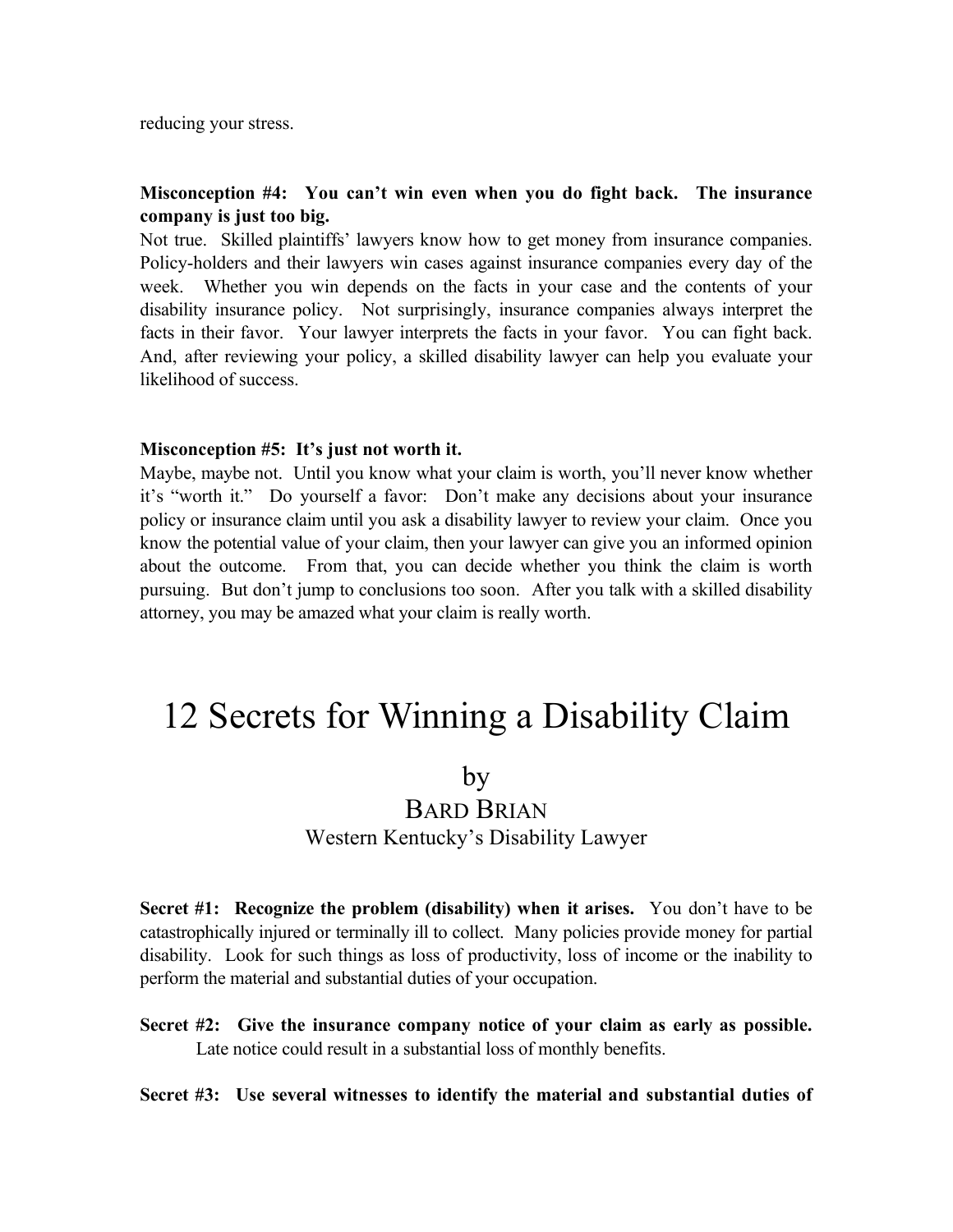**your occupation** such as a colleague, a vocational evaluation expert and yourself. Before you can get disability benefits, the insurance company or jury must clearly understand the important duties of your occupation. Don't leave this to chance or only your testimony. Make sure you offer witnesses that identify and verify the duties of your position.

**Secret #4: Identify and focus on the material and substantial duties of your occupation that you cannot perform due to physical or mental limitations.** Once the insurance company or jury understands what your occupation entails, then they must understand what you are no longer able to do based on your disability.

**Secret #5: Document your loss of productivity with business records or even appointment calendars.** The court looks for you to prove your disability. Since memories often fade, you present a stronger case when you rely on something more than your memory. Written records, such as an appointment calendar -- and even a daily journal -- greatly increase your credibility and give the jury the support they needs to decide in your favor.

**Secret #6: Use business records and income tax returns to document your loss of earnings based on your loss of production.** The more money you can prove you lost, the more likely the jury is to recognize your problem as a disability.

**Secret #7: Use past medical records to demonstrate onset and progression of the disability.** Your doctor's medical records provide accurate snapshots of your symptoms and condition. The more your doctor documents your condition, the more likely the jury is to believe your claim.

- **Secret #8: Maintain a regular schedule for medical treatment.** Make sure you do not allow lapses in treatment to occur. When they see lapses, insurance companies always suggest that you aren't very sick or disabled since you haven't gone to your doctor. In fact, the carrier could cut off your benefits if you don't maintain an ongoing course of medical treatment.
- **Secret #9: Identify and focus upon the physical limitations giving rise to the disability and get your treating doctor to understand and support your claim.** Your most important advocate is your doctor. The jury relies heavily on your doctor's evaluation and assessment of your disability. Make sure you have a good relationship with your doctor and make sure your doctor will support your claim for benefits. If your doctor does not believe in your condition, find another doctor who does.
- **Secret #10: If you don't get the decision you want, see if you have grounds for appeal.** Simply getting a bad result at trial is not grounds for an appeal. But if